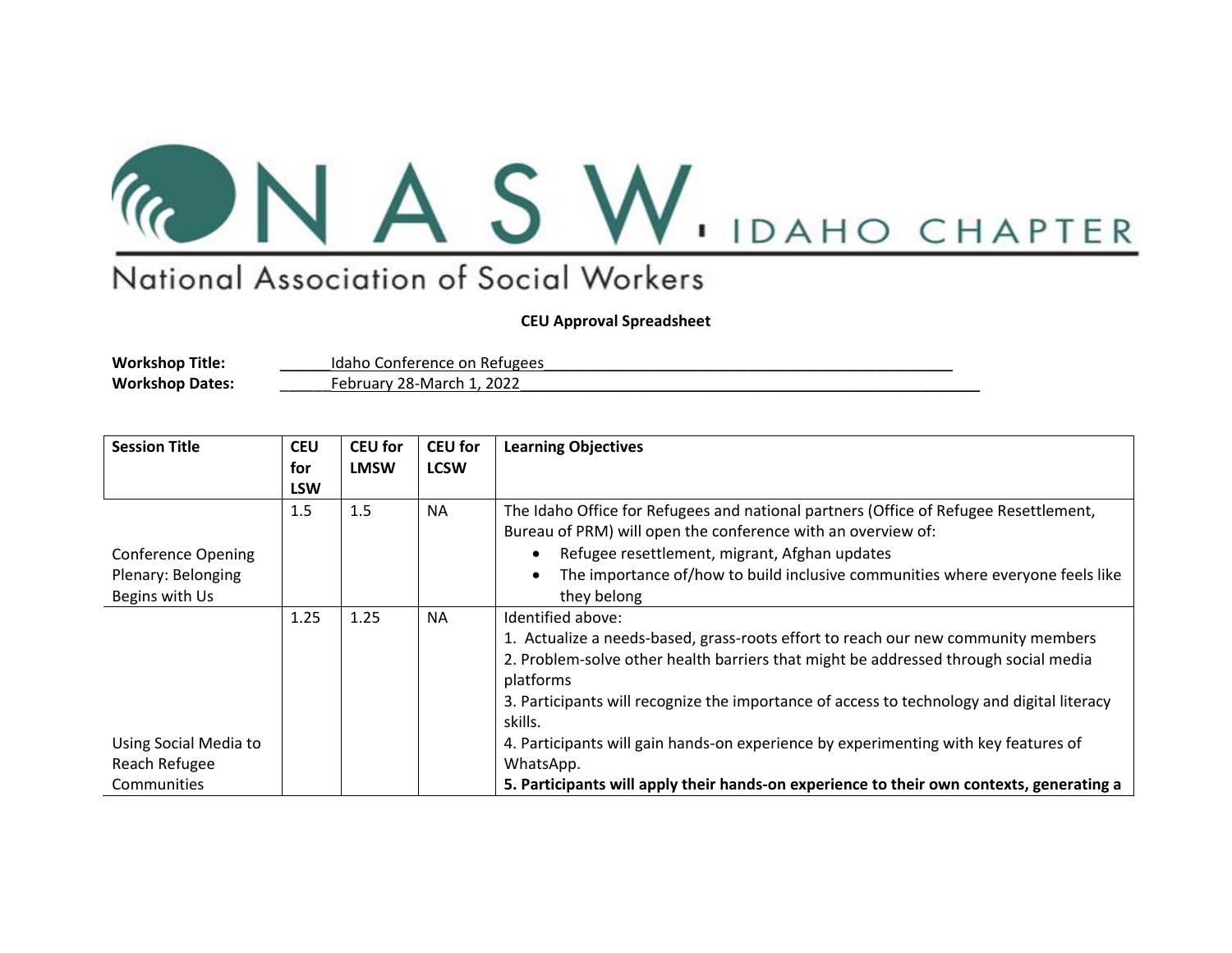|                              |      |      |           | list of concrete ideas for activities and adaptations.                                                                                                                                                                                                                                                                                                                    |
|------------------------------|------|------|-----------|---------------------------------------------------------------------------------------------------------------------------------------------------------------------------------------------------------------------------------------------------------------------------------------------------------------------------------------------------------------------------|
|                              |      |      |           |                                                                                                                                                                                                                                                                                                                                                                           |
|                              | 1.25 | 1.25 | <b>NA</b> | Introduction and/or mastery of specific skills and techniques on working with limited<br>English and multicultural clients in areas of personal growth and skill development.                                                                                                                                                                                             |
| Refugee 101                  |      |      |           | Overview of refugee resettlement process.                                                                                                                                                                                                                                                                                                                                 |
|                              | 1.25 | 1.25 | <b>NA</b> | Attendees will                                                                                                                                                                                                                                                                                                                                                            |
|                              |      |      |           | - Learn how to implement the Every Campus A Refuge initiative where                                                                                                                                                                                                                                                                                                       |
|                              |      |      |           | colleges/universities partner with refugee resettlement agencies to temporarily host<br>refugees on campus grounds and support them in their resettlement.                                                                                                                                                                                                                |
|                              |      |      |           | -- Learn how to design and implement related curricular and co-curricular components                                                                                                                                                                                                                                                                                      |
|                              |      |      |           | where students earn credit for temporarily hosting refugees on campus grounds and                                                                                                                                                                                                                                                                                         |
|                              |      |      |           | supporting them in their resettlement.                                                                                                                                                                                                                                                                                                                                    |
| <b>Building Inclusive</b>    |      |      |           | -- Learn how to leverage college and university campus resources and institutional goals                                                                                                                                                                                                                                                                                  |
| Campuses: The Every          |      |      |           | to engage in practices that build inclusivity, capacity, and equity in refugee settlement.                                                                                                                                                                                                                                                                                |
| Campus A Refuge<br>Model     |      |      |           | -- Learn how to respond in effective, ethical, and material ways to the Afghani evacuee<br>crisis.                                                                                                                                                                                                                                                                        |
|                              | 1.25 | 1.25 | 1.25      | This is an exploratory and strategy based workshop that teaches the meaningfulness of<br>intrapersonal listening (listening that occurs within oneself) relative to other listening<br>contexts. Participants are challenged to develop self awareness and mindfulness of the<br>self-the intra-structure-in all listening contexts. Participants discover how self-talk  |
|                              |      |      |           | and intrapersonal listening counters both external and internal distractions that compete<br>for the listener's attention. Upon completion of the workshop, participants will be able<br>to recognize covert and overt aspects of their listening behaviors, and to understand<br>their responsibility and power as listeners in the intrapersonal communication context. |
| Self Talk                    |      |      |           |                                                                                                                                                                                                                                                                                                                                                                           |
|                              | 1.25 |      |           | Participants will understand the overall process for licensing and career pathway<br>opportunities for foreign trained professionals. They will learn the current barriers, gaps,                                                                                                                                                                                         |
| Licensing and Career         |      |      |           | and challenges that both Job Seekers and service providers are facing. They will also                                                                                                                                                                                                                                                                                     |
| Pathways for Foreign         |      |      |           | learn how to navigate these barriers and successfully work with job seekers to reclaim                                                                                                                                                                                                                                                                                    |
| <b>Trained Professionals</b> |      |      |           | their careers in the US.                                                                                                                                                                                                                                                                                                                                                  |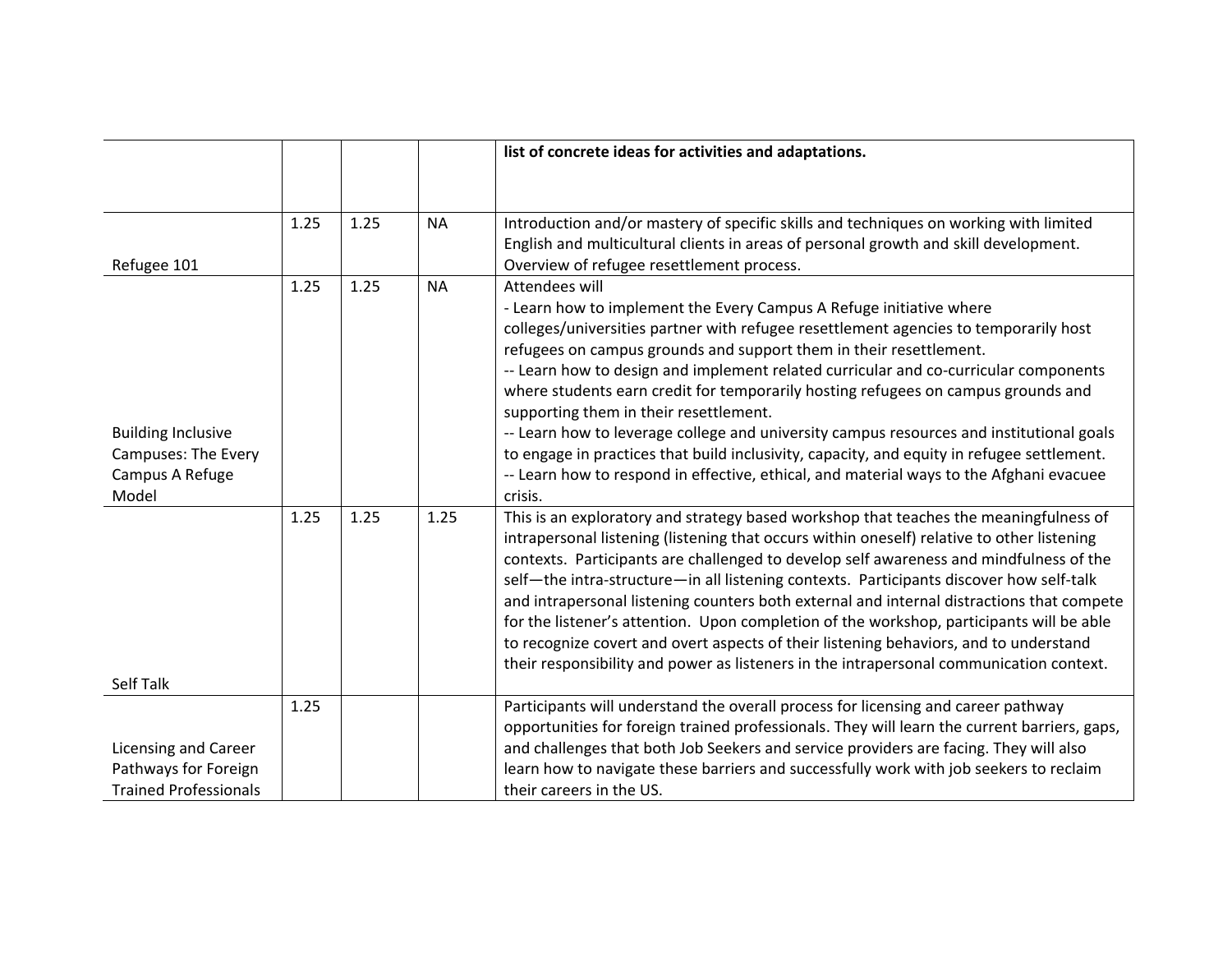| Empowerment and<br>Belonging in the<br>Workplace     | 1.25 | 1.25 | *To open up dialogue<br>*Arm employers and professionals with tools<br>*Give space for professionals to begin the development of a plan for increased equity in<br>their organization<br>*Provide action items and equipping attendees with next steps of how to share with<br>others inside an organization                                                                                                                                                                                                                                                                                                                                                                                                        |
|------------------------------------------------------|------|------|---------------------------------------------------------------------------------------------------------------------------------------------------------------------------------------------------------------------------------------------------------------------------------------------------------------------------------------------------------------------------------------------------------------------------------------------------------------------------------------------------------------------------------------------------------------------------------------------------------------------------------------------------------------------------------------------------------------------|
| Housing resources and<br>opportunities               | 1.25 |      | 1. Participants have more confidence in navigating Idaho's housing landscape<br>2. Participants know which programs fit individual housing needs and goals<br>3. Participants can connect with the appropriate local, regional or statewide providers to<br>increase efficiency and reduce frustration and confusion.                                                                                                                                                                                                                                                                                                                                                                                               |
|                                                      | 1.25 |      | Educators have the responsibility to include refugee-created content, authored books,<br>interviews, art, documentaries and other creative curriculum materials, produced by<br>refugees themselves to teach and represent their lived experience to students. I believe<br>that when it comes to teaching materials and developing a refugee studies curriculum,<br>refugees are the experts of their lived experience.<br>Specifically I will focus on my own published book, "Liminal, a refugee memoir." By                                                                                                                                                                                                     |
|                                                      |      |      | presenting my own lived refugee experience, testimonies of displaced people and<br>evidence based research about displacements, childhood trauma and Post Traumatic<br>Stress Disorder (PTSD) experienced by refugees, as well as compassionate resettlement<br>and integration of refugees by adopting communities. I believe my memoir "Liminal" and<br>"Teacher's Guide to Liminal, a refugee memoir;" will equip educators with a child's<br>perspective of the refugee experience, a perspective school age children and young<br>adults can better relate to. This guide will outline to educators themes throughout my<br>memoir to make relevant connections about what causes the displacement of humanity |
| Teacher's Guide to<br>"Liminal, a refugee<br>memoir" |      |      | and current environmental, financial, political and global crises, and offer age<br>appropriate discussion topics to engage and encourage to secondary and post secondary<br>students to further explore refugee related topics. First, I will explore the notion of<br>institutional denialism and othering which contributes to generational prejudice and<br>hostility towards refugees, asylees and immigrants in America. Second, I will include a                                                                                                                                                                                                                                                             |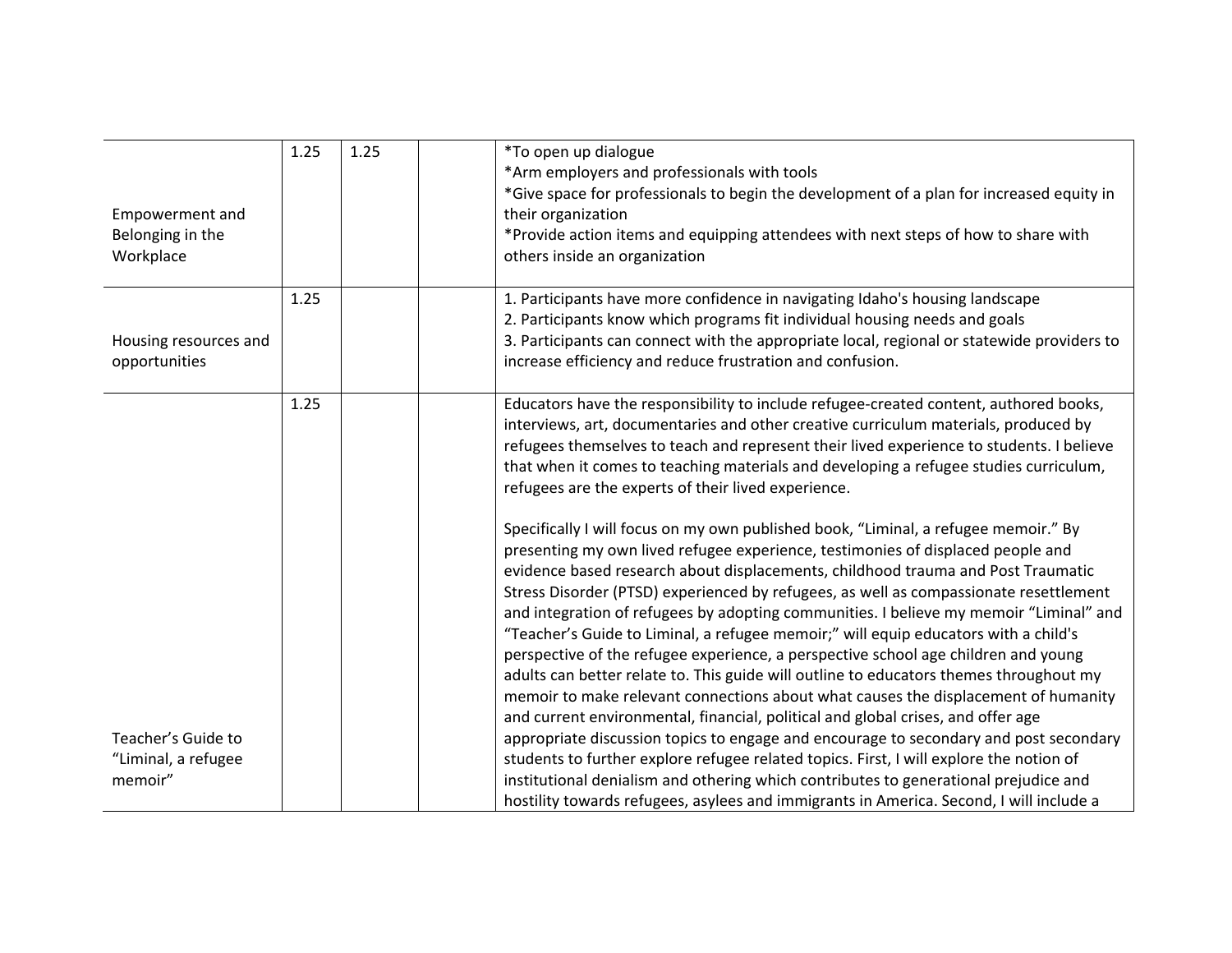|                                                                                         |      |      | brief description of my book "Liminal, a refugee memoir,"(Liminal) to provide a backdrop<br>of questions this teacher's guide will uppack. Third, I will present and develop these<br>three questions for educators to introduce and explore with students.<br>1) What leads to humanity becoming displaced?<br>2) What are the lasting effects of violence, displacement, and resettlement on a refugee<br>children, adults and community?<br>3) What is a compassionate response and how can adopting communities best support<br>and address the trauma of refugee children and adults during the integration process?<br>4) I will suggest topics for educators to lead students in discussion to expand<br>understanding around the refugee experience.<br>5) I will conclude with a list of suggested refugee authored books, art, testimonials and<br>creative works by refugees sharing their lived experience, for educators to incorporate in<br>the teaching about the refugee experience. |
|-----------------------------------------------------------------------------------------|------|------|-------------------------------------------------------------------------------------------------------------------------------------------------------------------------------------------------------------------------------------------------------------------------------------------------------------------------------------------------------------------------------------------------------------------------------------------------------------------------------------------------------------------------------------------------------------------------------------------------------------------------------------------------------------------------------------------------------------------------------------------------------------------------------------------------------------------------------------------------------------------------------------------------------------------------------------------------------------------------------------------------------|
| New Americans in the<br>Classroom: A<br>workshop for<br>educators                       | 1.25 | 1.25 | Participants will gain the following knowledge/skills:<br>1. Clear understanding of the refugee journey and how it impacts youth specifically<br>2. Clear understanding of third culture kids<br>3. How to identify trauma showing up in a learning setting and tools to work with<br>triggered students<br>4. How to create more trauma informed learning environments<br>5. Tools to enhance communication, teaching and comprehension                                                                                                                                                                                                                                                                                                                                                                                                                                                                                                                                                              |
| Engaging with the<br>Digital World:<br>Teaching digital skills<br>to ELLs of all levels | 1.25 |      | Participants will explore using Google applications to teach digital literacy skills to ELLs of<br>all levels. They will leave with ideas and tools to develop their own digital skills<br>curriculum.                                                                                                                                                                                                                                                                                                                                                                                                                                                                                                                                                                                                                                                                                                                                                                                                |
| Spices, Vinegars,<br>Cookbooks - Growing<br>Together Through the<br>Alaskan Winter      | 1.25 |      | - Social enterprise initiatives provide valuable opportunities for storytelling, networking,<br>and community building<br>- Selling products at markets or in stores creates positive organizational visibility in the<br>community<br>- Client-led initiatives promote a sense of ownership and produce positive well-being<br>outcomes                                                                                                                                                                                                                                                                                                                                                                                                                                                                                                                                                                                                                                                              |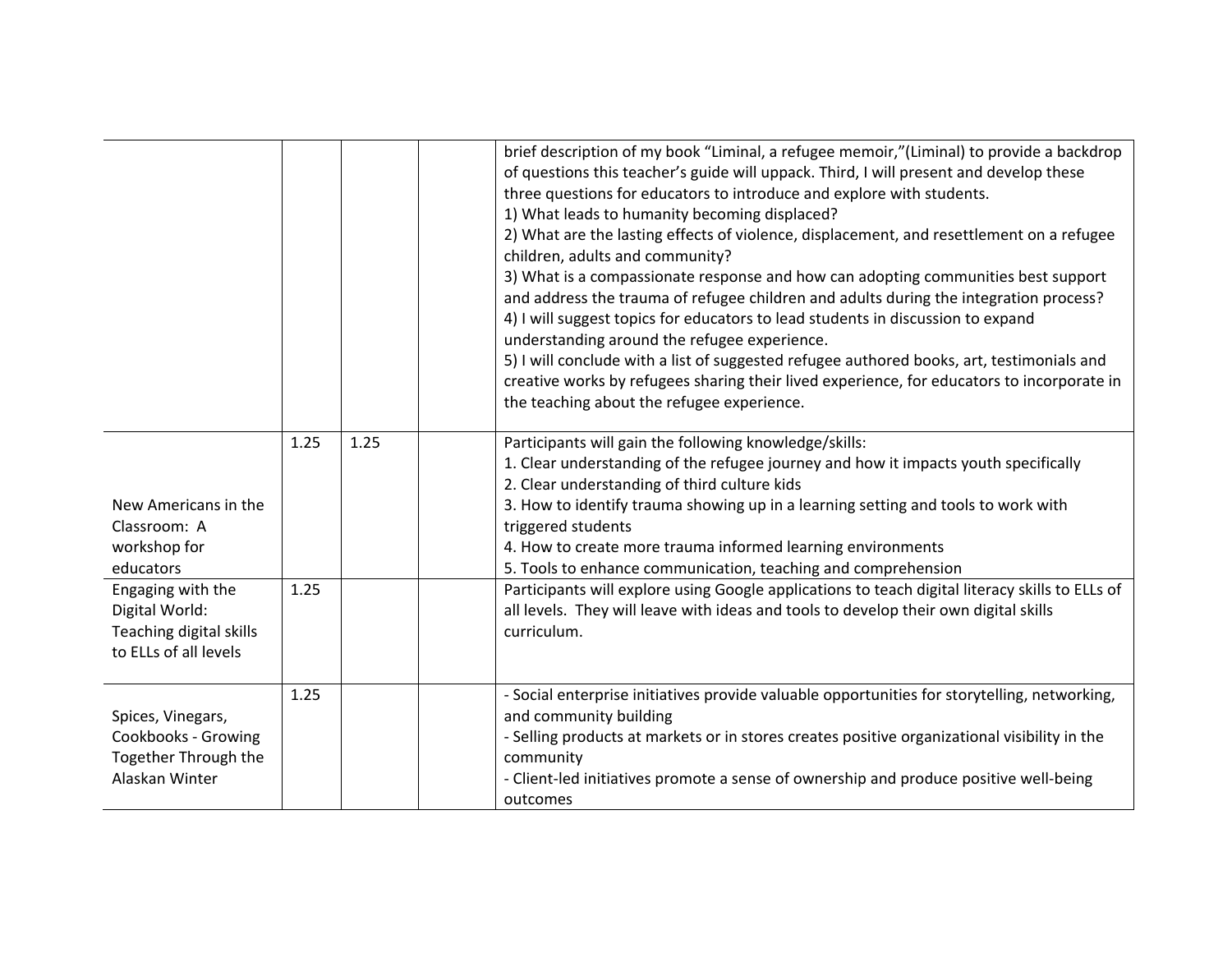| Legal options for<br>Afghans evacuees in<br>the US                                            | 1.25 | 1.25 | <b>NA</b> | Participants will gain an understanding of Afghan arrivals and learn about legal options<br>for Afghans so they can better help clients.                                                                                                                                                                                                                                                                                                                                                                                                                      |
|-----------------------------------------------------------------------------------------------|------|------|-----------|---------------------------------------------------------------------------------------------------------------------------------------------------------------------------------------------------------------------------------------------------------------------------------------------------------------------------------------------------------------------------------------------------------------------------------------------------------------------------------------------------------------------------------------------------------------|
| <b>Mutual Restoration</b><br>and Healing Through<br><b>Trauma-informed Care</b>               | 1.25 | 1.25 | 1.25      | This workshop will explain common trauma responses and assist participants with<br>gaining insight into these reactions and feelings. The information received will expand<br>compassion for self and others and improve care outcomes.                                                                                                                                                                                                                                                                                                                       |
| Educate, Integrate,<br>Advocate. How stories<br>bridge the gap<br>between "us" and<br>"them". | 1.25 |      |           | How to use first person refugee stories to build awareness of refugee challenges, how<br>to best fulfill local refugee needs, and become part of permanent solutions for<br>newcomers.                                                                                                                                                                                                                                                                                                                                                                        |
| Working with the<br>Police                                                                    | 1.25 |      |           | Basic of contacting the police, interacting with police, expectations for interactions as<br>well as language access for LEP populations.                                                                                                                                                                                                                                                                                                                                                                                                                     |
| <b>Healing Trauma</b><br>Through Music and<br>Dance                                           | 1.25 | 1.25 | 1.25      | Participants will learn about a collaboration between Tidwell Social Work Clinic and<br>Global Lounge on a music therapy program we are starting in some of the schools.<br>Participants will experience the music program and then learn about how music helps<br>the brain heal from trauma.                                                                                                                                                                                                                                                                |
| Hate Has No Place<br>Here                                                                     | 1.25 | 1.25 | <b>NA</b> | U.S. Attorney Rafael Gonzalez will review available federal criminal remedies to address<br>hate and bias crimes and incidences. Social Works and others working with refugees will<br>learn about the anatomy of hate crimes and how bias and prejudicial attitudes, left<br>unchecked, can lead to more serious criminal activity. The presentation also examines<br>intervals in the bias continuum, educating participants about applicable federal laws and<br>their limits, introducing ways to discuss sensitive topics, and reporting hate incidents. |
| Driving in Idaho:<br>Drivers Licenses &<br><b>Traffic Laws</b>                                | 1.25 |      |           | Participants will learn about how to help clients navigate drivers education and license<br>system, as well as why learning the material is important for personal and community<br>health. Officer Knarr will review common traffic laws and challenges seen in the refugee<br>community.                                                                                                                                                                                                                                                                    |